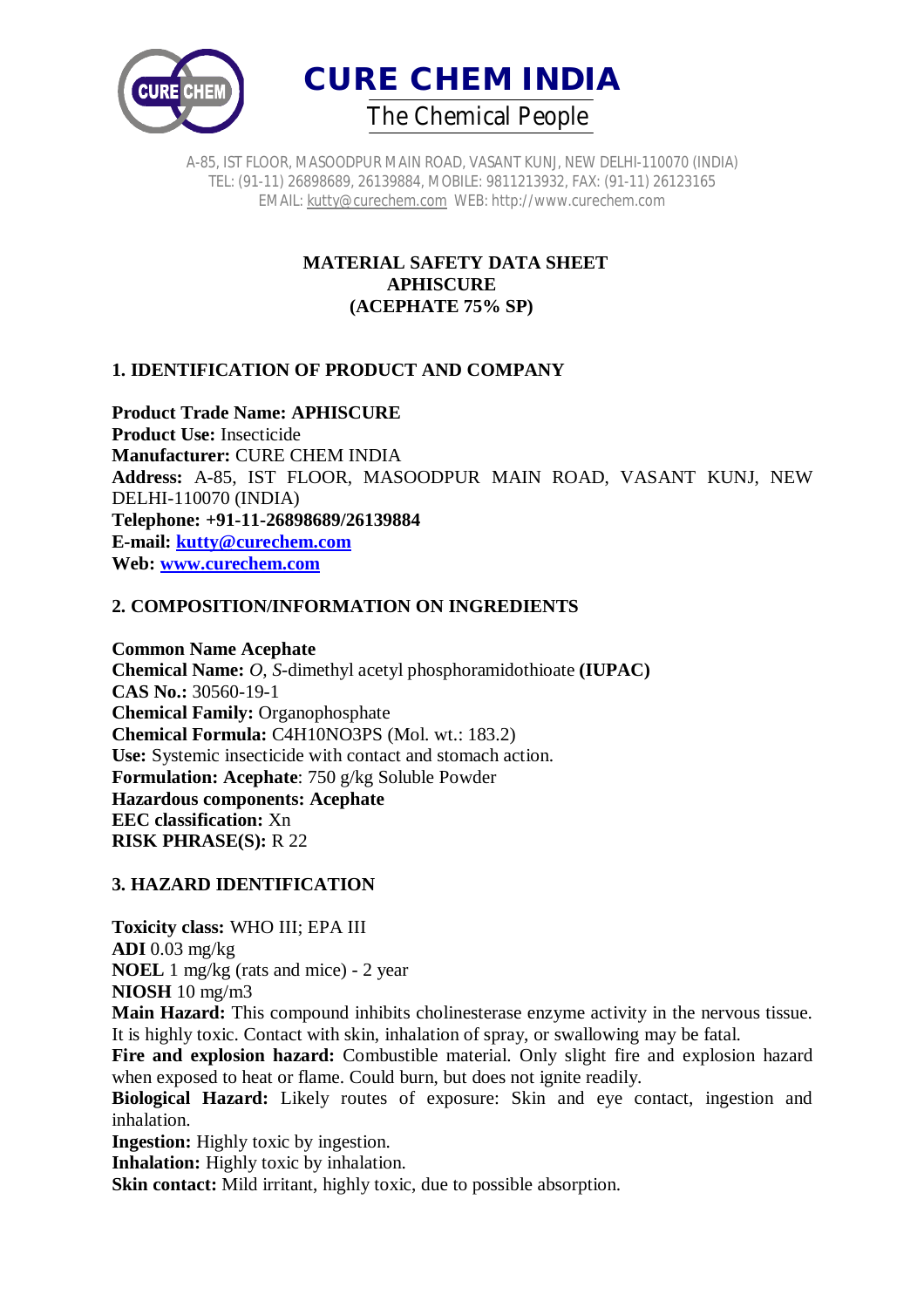

A-85, IST FLOOR, MASOODPUR MAIN ROAD, VASANT KUNJ, NEW DELHI-110070 (INDIA) TEL: (91-11) 26898689, 26139884, MOBILE: 9811213932, FAX: (91-11) 26123165 EMAIL: kutty@curechem.com WEB: http://www.curechem.com

**Eye contact:** Highly toxic and Irritating to eyes.

### **4. FIRST AID MEASURES AND PRECAUTIONS**

Symptoms of exposure to the product include: nausea, headache, tiredness, giddiness, blurred vision and pupillary constriction. Depending on severity of poisoning these symptoms become worse with the onset of vomiting, abdominal pain, diarrhoea, sweating and salivation.

Confusion, ataxia, slurred speech, loss of reflexes are some of the central nervous system effects that may lead to misdiagnosis of acute alcoholism.

Extreme salivation, involuntary defecation and urination, sweating, lacrimation, penile erection, bradycardia and hypotension manifest **severe intoxication.**

Inhalation: Remove source of contamination or move victim to fresh air. The affected person must be kept warm and at rest.

Supply oxygen if necessary. Treat symptomatically and supportively. **Seek medical advice immediately.**

**Skin contact:** Remove contaminated clothing, shoes and leather goods. Gently wipe of excess chemical. Wash skin gently and thoroughly with water and non-abrasive soap. Seek medical advice if necessary. Persons who become sensitised may require specialised medical management with anti-inflammatory agents.

**Eye contact:** Immediately flush eyes with gently flowing cold water or saline solution for 20 minutes, holding the eyelid(s) open. **Seek medical attention immediately**.

**Ingestion:** Have victim rinse mouth thoroughly with water.

**Seek medical advice immediately.** The airway should be kept clear to maintain respiration, particularly when the patient is unconscious or has vomited. The mouth and pharynx should be cleared and denatures removed. The jaw should be supported and the patient placed in a face down position with the head down and turned to one side, with the tongue drawn forward. First aid should include, if necessary, mouth-to-nose respiration, cardiac massage and avoidance of injury in-patient with trauma.

**Note to physician:** Atropine must be administrated as early as possible and could save lives, if given in time and in an adequate dosage. Patients with organophosphate poisoning require amounts of atropine far in excess of doses usually employed in medical practice. The therapeutic objective is to achieve atropinisation, as evidenced by dilation of the pupils, drying secretion, pulse rate of over 120/minutes, and flushing skin. To prevent gastrointestinal absorption in unconscious that have swallowed this product, perform stomach lavage using bicarbonate solution and activated charcoal.

In less severe cases begin with 2 mg atropine intravenously for adults or 0.05 mg atropine/kg body weight intravenously for children under 12 years of age and repeat administration of the drug at 15 to 30 minutes intervals.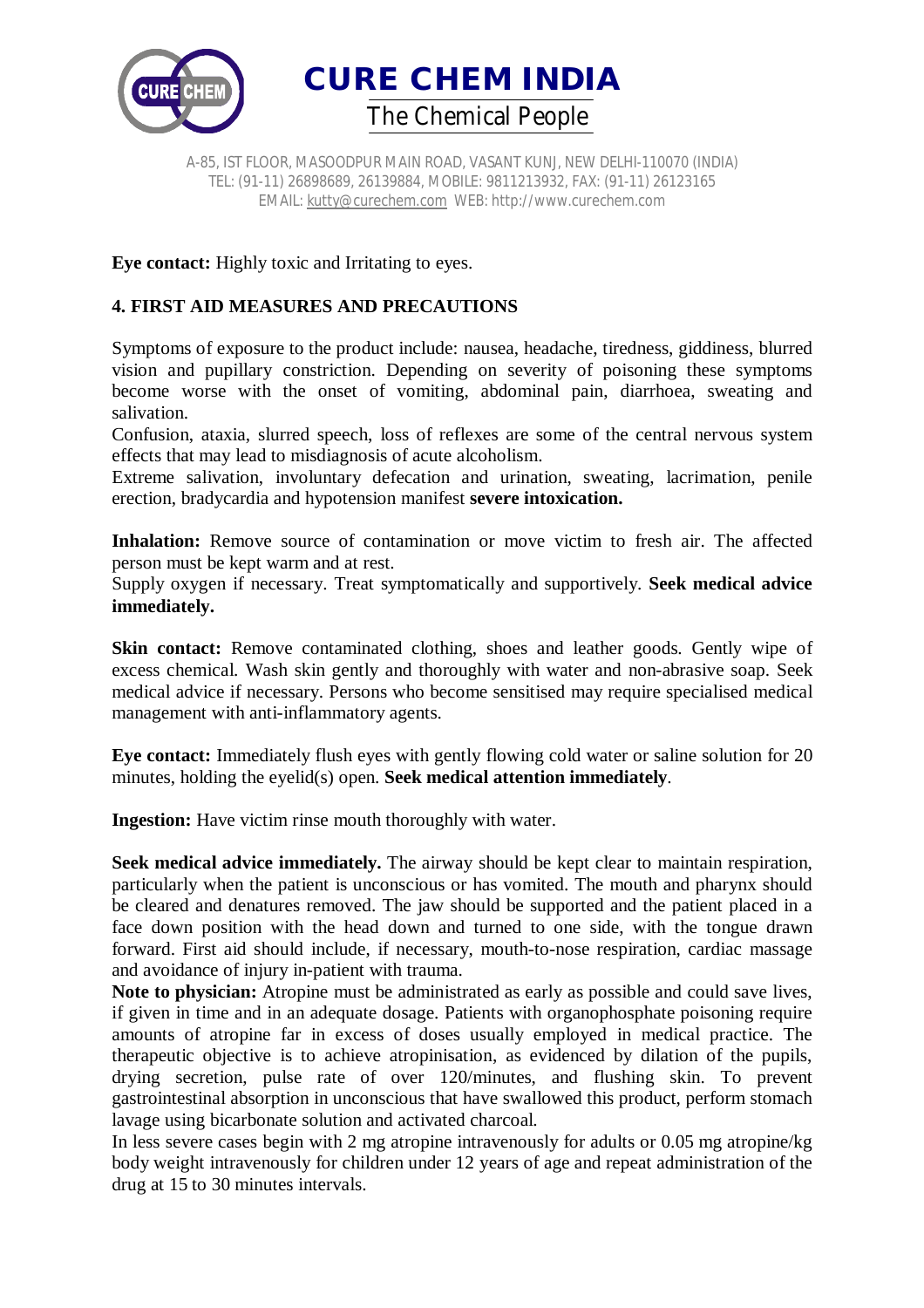



A-85, IST FLOOR, MASOODPUR MAIN ROAD, VASANT KUNJ, NEW DELHI-110070 (INDIA) TEL: (91-11) 26898689, 26139884, MOBILE: 9811213932, FAX: (91-11) 26123165 EMAIL: kutty@curechem.com WEB: http://www.curechem.com

**In severe cases** a total atropine dose of 20 to 80 mg in the first hour may be necessary, with repeated drug administration at 3 to 10 minutes intervals. When signs of atropinisation appear, the dose and frequency of administration should be reduced to a schedule that will maintain full atropinisation for at least 24 hours. Over-dosage with atropine is rarely serious, but under-dosage may be fatal in poisoning with organophosphorous compounds.

**In any severe progressive case** of poisoning a cholinesterase reactivator e.g. pralidoxine (2PAM), if available, should be administered, preferably within 8 hours after intoxication. An average dose is 1 g for an adult (up to 50 mg/kg for children), usually given half as a single intramuscular or intravenous injection and the other half as an intravenous infusion with glucose and or saline.

**In severe cases** this treatment may be repeated in 1 to 2 hours, then at 10 to 12 hour intervals if needed, but not beyond 24 hours, or 48 hours at the most. Pralidoxime should be administered very slowly. If respiration is depressed during or after pralidoxime injection, pulmonary ventilation should be assisted mechanically. Toxogonin is a more recent cholinesterase reactivator. It can be administrated instead of 2PAM at a dose of 250 mg intramuscularly for adults (4 to 8 mg/kg for children) and, if necessary, repeated after 1 to 2 hours.

Diazepam should be included in the therapy of severe cases and whenever convulsions appear. Doses of 5 to 10 mg for adults (2 to 5 mg for children) can be administered intravenously or subcutaneously or per rectum, and repeated as required.

#### **IMPORTANT**

Because of their respiratory-depressant effects, morphine and similar drugs are contraindicated for patients poisoned with organophosphorous compounds. Avoid amino glycosides and succinylcholine, which have a blocking effect on the neuromuscular junction. Phenothiazines, reserpine and theophylline are contraindicated in organophosphorous poisoning.

### **5. FIRE FIGHTING MEASURES**

**Fire/Explosion hazard:** Combustible material. Only slight fire and explosion hazard when exposed to heat or flame. Could burn, but does not ignite readily.

#### **Extinguishing agents:**

Extinguish fires with carbon dioxide, dry powder, or alcohol-resistant foam. Water spray can be used for cooling of unaffected stock, but avoid water coming in contact with the product. Contain water used for fire fighting for later disposal. Avoid the accumulation of polluted run-off from the site.

**Fire-fighting:** Remove spectators from surrounding area.

Remove container from fire area if possible. Fight fire from maximum distance. For massive fire, use unmanned hose holder or monitor nozzles. Contain fire control agents for later disposal. Use a recommended extinguishing agent for the type of surrounding fire. Water can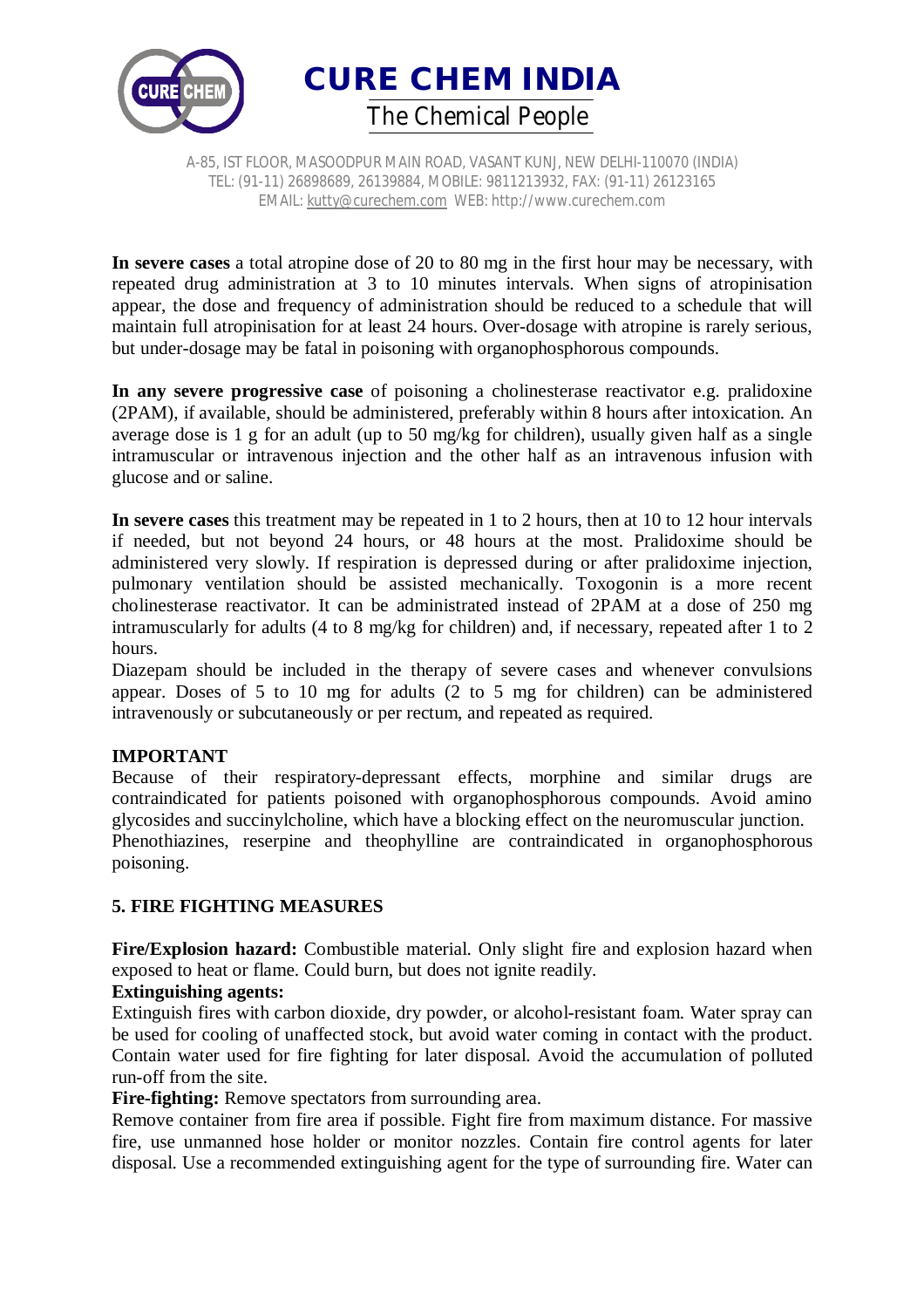

A-85, IST FLOOR, MASOODPUR MAIN ROAD, VASANT KUNJ, NEW DELHI-110070 (INDIA) TEL: (91-11) 26898689, 26139884, MOBILE: 9811213932, FAX: (91-11) 26123165 EMAIL: kutty@curechem.com WEB: http://www.curechem.com

be used to cool unaffected containers but must e contained for later disposal. Avoid inhaling hazardous vapours. Keep upwind.

Special Hazards: Fire may produce irritating or poisonous vapours (phosphorus oxides), mists or other products of combustion.

**Personal protective equipment:** Fire fighters and others that may be exposed should wear full protective clothing and self-contained breathing apparatus.

#### **6. ACCIDENTAL RELEASE MEASURES (SPILLAGE)**

**Personal precautions:** Do not inhale dust, fumes or vapours. Ventilate area of spill or leak, especially confined areas. Avoid contact with skin, eyes or clothes. For personal protection see Section 8.

**Environmental precautions:** Do not allow entering drains or watercourses. When the product contaminates public waters, report immediately to the local authorities and to the Environmental Management Agency.

**Occupational spill:** Do not touch damaged containers or spilled material unless wearing appropriate protective clothing. Stop leak if you can do so without any risk.

Prevent entry of substance into waterways, sewers, basements or confined areas.

Absorb or cover spill with dry earth, sand or suitable non-combustible absorbent material, and place into containers for subsequent disposal. Thoroughly wash body areas, which come into contact with the product. Avoid runoff to sewer as it may cause fire/explosion. Do not allow the product to come in contact with water systems. Contain spillage and contaminated water for subsequent disposal.

Do not flush spilled material into drains. Keep spectators away and upwind. Do not get water inside the containers.

### **7. HANDLING AND STORAGE**

**Handling:** Remove sources of naked flame or sparks. Aphiscure (Acephate) is harmful by inhalation or if swallowed. Avoid contact with eyes and skin and inhalation of fumes. Use with adequate ventilation. Wash hands before eating, drinking, chewing gum, smoking or using the toilet. Operators should change and wash clothing daily. Remove clothing immediately if the insecticide gets inside. Then wash skin thoroughly using a non-abrasive soap and put on clean clothing. Do not apply directly to areas where surface water is present, or to intertidal areas below the mean high-water mark. Water used to clean equipment must be disposed of correctly to avoid contamination

**Storage:** Store in its original container in isolated, dry, cool (avoid temperatures above  $40^{\circ}$ C) and well-ventilated area. Avoid cross contamination with other pesticides and fertilisers. Product hydrolysed rapidly in alkaline media and hydrolysed slower in acidic and neutral aqueous media. Keep under lock and key out of reach of unauthorised persons, children and animals. Keep away from incompatible substances. Acephate **MUST NOT** to be stored next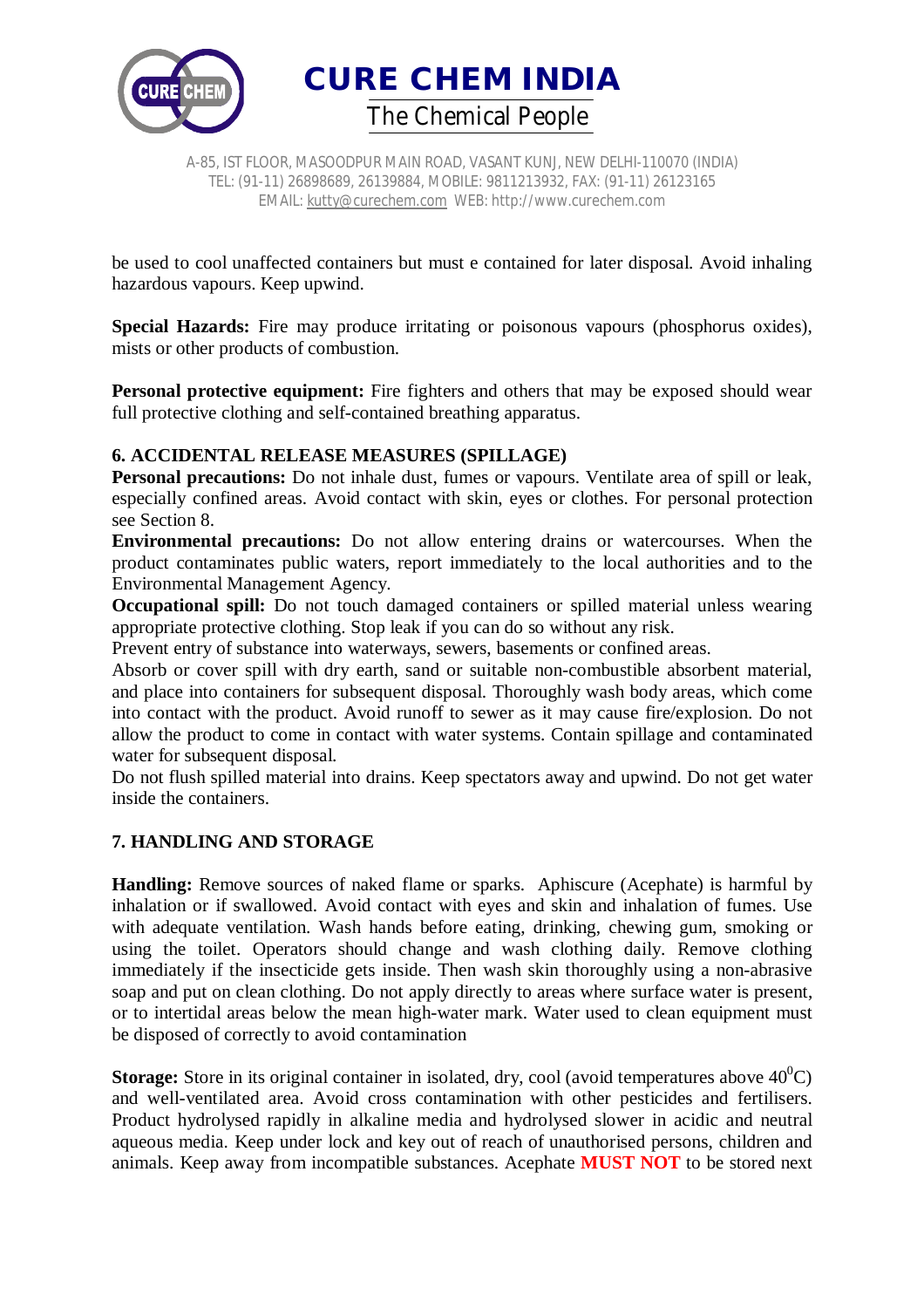

A-85, IST FLOOR, MASOODPUR MAIN ROAD, VASANT KUNJ, NEW DELHI-110070 (INDIA) TEL: (91-11) 26898689, 26139884, MOBILE: 9811213932, FAX: (91-11) 26123165 EMAIL: kutty@curechem.com WEB: http://www.curechem.com

to foodstuffs and water supplies. Local regulations on handling and storage must be complied with, hence consult a chemical handling expert on matters which are unclear.

# **8. EXPOSURE CONTROLS AND PERSONAL PROTECTION**

It is essential to provide adequate ventilation. Ensure that control systems are properly designed and maintained.

Only spark-resistant equipment should be used. Comply with occupational safety, environmental, fire and other applicable regulations.

### **PERSONAL PROTECTIVE EQUIPMENT:**

If engineering controls and work practices are not effective in controlling exposure to this material, then wear suitable personal equipment including approved respiratory protection.

**Respirator:** An approved full-face respirator suitable for protection from mists of pesticides is required. Limitations of respirator use specified by the approving agency and the manufacturer must be observed.

**Clothing:** Employee must wear appropriate protective (impervious) clothing and equipment to prevent skin contact with the substance.

**Gloves:** Employee must wear appropriate chemical resistant protective gloves to prevent contact with this substance.

**Eye protection:** Employee must wear splash-proof safety goggles and face-shield to prevent contact with this substance.

*Emergency eyewash*: Where there is any possibility that an employee's eyes may be exposed to this substance; the employer should provide an eye wash fountain or appropriate alternative within the immediate work area for emergency use.

### **9. PHYSICAL AND CHEMICAL PROPERTIES**

**Appearance**: Off-white powder with slight, characteristic organophosphate odour. **Flammability:** Non-flammable.

**Explosive properties:** Only slight fire and explosion hazard when exposed to heat or flame. **Flash point:** Not applicable.

**Corrosiveness:** Non-corrosive.

**pH:** Acidity: 1, 0 % maximum by mass when calculated as (sulphuric acid)  $H_2SO_4$ .

**Relative density:** 0.705 g/l at  $25^{\circ}$ C

**Persistent foaming:** No persistent foaming.

**Solubility in water:** Is instantaneously soluble in water.

**Vapour pressure:** 0.226 mPa *(data for active substance).*

### **10. STABILITY AND REACTIVITY**

**Stability:** The product is stable at room temperature. Product hydrolysed rapidly in alkaline media and hydrolysed slower in acidic and neutral aqueous media. Half life (DT50); pH5= 40 days,  $pH7 = 46$  days and  $pH9 = 16$  days.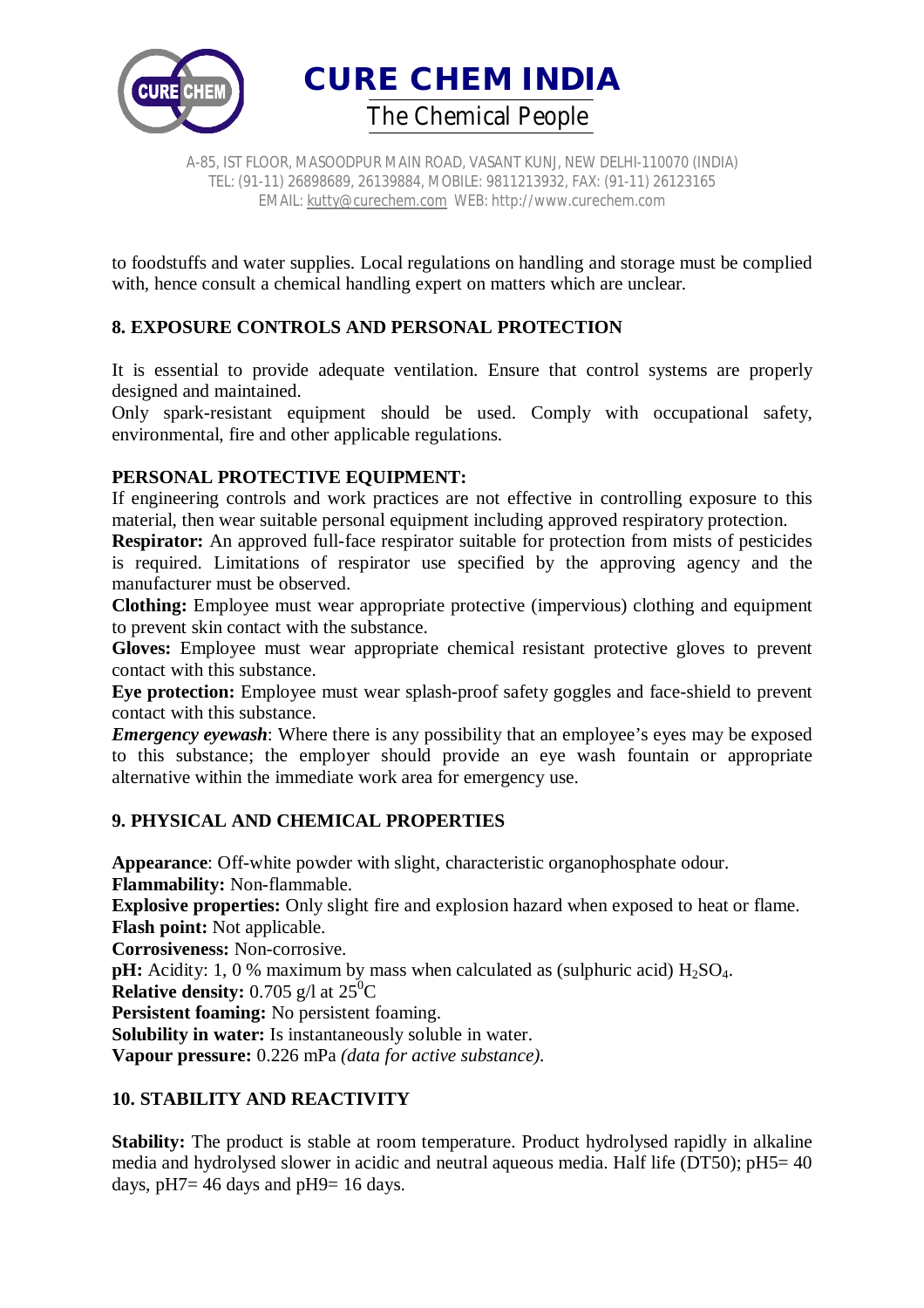

A-85, IST FLOOR, MASOODPUR MAIN ROAD, VASANT KUNJ, NEW DELHI-110070 (INDIA) TEL: (91-11) 26898689, 26139884, MOBILE: 9811213932, FAX: (91-11) 26123165 EMAIL: kutty@curechem.com WEB: http://www.curechem.com

**Storage stability:** Stable for up to 2 years under normal warehouse and field conditions. Acephate is stable for 14 days at  $0 \pm 2^0C$ .

**Incompatibility:** The product is compatible with most other common pesticides but incompatible with alkaline materials such as Bordeaux mixture or Lime Sulphur.

Do not physically mix concentrate directly with other herbicides or pesticide concentrates; always dilute first.

**Hazardous decomposition:** Product undergoes decomposition at high temperatures. Avoid heating above ambient temperature. Oxides of carbon, phosphorus and sulphur are released when the product decomposes on heating.

# **11. TOXICOLOGICAL INFORMATION**

**Acute oral LD50:** > 2000 mg/kg body weight in rats, 831.62 mg/kg body weight in mice. **Acute dermal LD50:** > 2000 mg/kg in rats.

**Acute inhalation LC50 (4 h):** > 15 mg/*l* of air in rats (*Technical*)

**Acute skin irritation:** This product is considered as a non-irritant.

**Acute eye irritation:** This product is considered as a non-irritant for the eyes.

**Dermal sensitisation:** This product is a non-sensitising substance to guinea pigs.

**Carcinogenicity:** Studies did not detect carcinogenic activity. No human information available.

**Mutagenicity:** Studies indicate that the product display a mutagenic activity. **Acephate** can induce gene mutation,

DNA repair and sister chromatid exchanged. However, *in vivo* studies did not indicate that these effects and structural chromosome aberrations are produced as a detectable level in an intact mammalian system.

**Neurotoxicity: Acephate** does not induce ataxia and on histological examination there was no evidence of mycelia degeneration during studies. No human information available.

**Teratogenicity / Reproductive hazard:** Studies did not detect any teratogenic effects. Results indicate the no observable effect level to be 30 ppm. No human information available.

## **12. ECOLOGICAL INFORMATION**

#### **Degradability:** *(Technical material)*

This product is an organophosphate insecticide that is widely applied to soil to control insect pests. The pathway of degradation in soil involves both chemical and microbial processes. The major products of degradation have been identified as the hydrolysis product 3,5,6 trichloro-2- pyridinol (TCP), the secondary metabolite 3,5,6-trichloro-2- methoxypyridine (TCMP) and eventually CO2 resulting from mineralization of the aromatic ring. Laboratory determined soil degradation half-lives vary tremendously, and half-life estimates in different soils have ranged from less than 10 days to greater than 120 days.

Environmental factors can greatly influence the degradation rate in soil; the most important being moisture, pH, organic content, and pesticide formulation. This product in formulation can be classified as non-persistent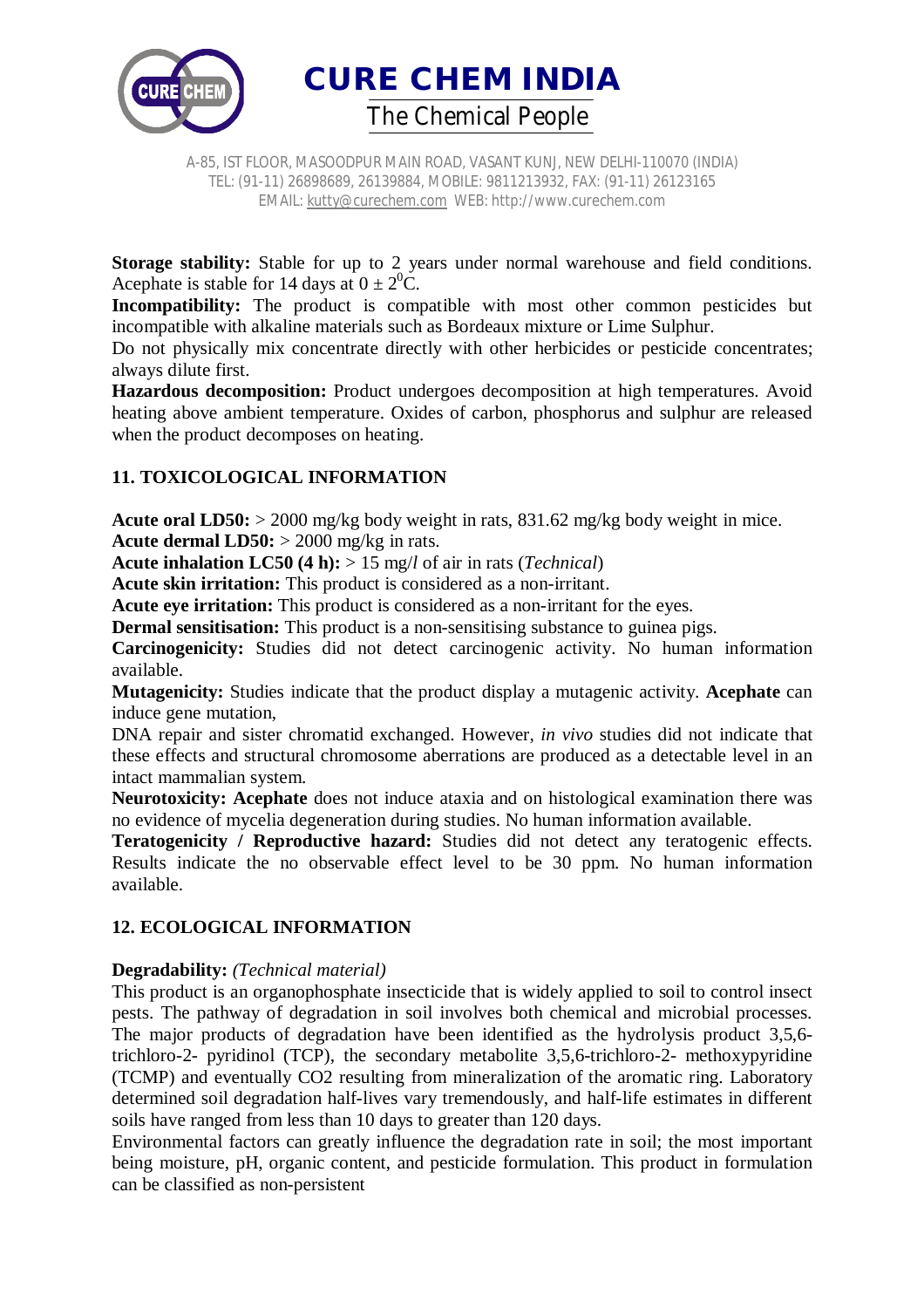



A-85, IST FLOOR, MASOODPUR MAIN ROAD, VASANT KUNJ, NEW DELHI-110070 (INDIA) TEL: (91-11) 26898689, 26139884, MOBILE: 9811213932, FAX: (91-11) 26123165 EMAIL: kutty@curechem.com WEB: http://www.curechem.com

**Mobility:** Rapid degradation of **Acephate** to low levels of less than 10 % within 62 days. The degradation was faster in the alkaline clay soils, followed by red and lateritic soils. **Accumulation:** Contamination of ground water is unlikely to occur, accumulation in the air or contamination by wet or dry deposition is not to be expected.

### **ECOTOXICOLOGY:** *(All ecotoxicity for technical material)* **Birds:**

Japanese quail: LD50 after 14 days: 329.52 mg/kg Pigeons: LD50: 83.9 mg/kg Chicken: LD50: 432.8 mg/kg Mallard Duck: LD50: 350 mg/kg Acephate is Toxic to birds.

## **Fish:**

*Poecilia reticulata:* LC50 (96 hours): > 100 mg/l water Carp: LC50 (48 hours):  $> 40$  mg/l water Bluegill Sunfish: LC50 (96 hours): 2050 mg/l water Rainbow Trout: LC50 (96 hours) :> 1 000 mg/l water Acephate is highly toxic to fish.

**Daphnia:** Toxic to *Daphnia magna.*

### **Soil micro-organisms & other beneficial:**

*Trichogramma chilonis* (egg parasitoid): LC50:1.217 ppm *Bracon brevicornis* (larval parasitoid): LC50: 31.925 ppm *Chrysoperla carnia* (predator): LC50: 133.494 ppm *Chlorella vulgaris* (algae): EC50: 0.002 to 12.587 μg/ml at 72 hours

# **13. DISPOSAL CONSIDERATIONS**

**Pesticide disposal:** Open dumping or burning of contaminated absorbents, surplus product, etc., is prohibited. Waste resulting from use of this product cannot be re-used or reprocessed. Never pour untreated waste or surplus products into public sewers or where there is any danger of run-off or seepage into water systems. DO NOT contaminate rivers, dams or any other water sources with the product or used containers.

**Package product wastes:** Emptied containers retain vapour and product residues. Observe all labelled safeguards until container is cleaned, reconditioned, or destroyed. Containers should be emptied over spray mixing tank and disposed of in a safe manner. Destroy empty container by perforation and flattening and bury in an approved landfill. Do not re-use the empty container for any other purpose.

# **14. TRANSPORTATION INFORMATION**